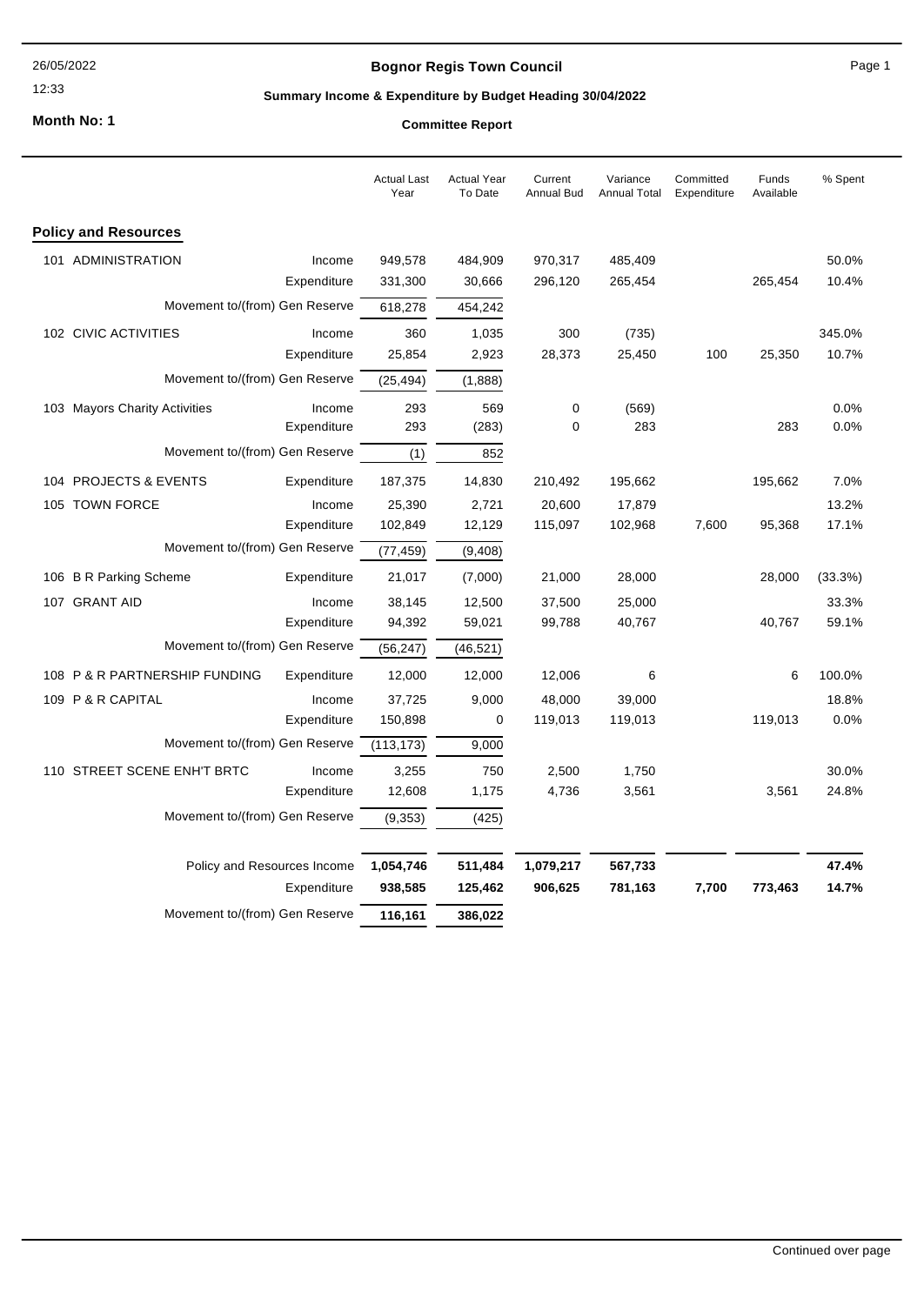# **Bognor Regis Town Council**

12:33

# **Summary Income & Expenditure by Budget Heading 30/04/2022**

**Month No: 1**

|                                          |             | <b>Actual Last</b><br>Year | <b>Actual Year</b><br>To Date | Current<br>Annual Bud | Variance<br><b>Annual Total</b> | Committed<br>Expenditure | Funds<br>Available | % Spent |
|------------------------------------------|-------------|----------------------------|-------------------------------|-----------------------|---------------------------------|--------------------------|--------------------|---------|
| <b>Community Eng't &amp; Environment</b> |             |                            |                               |                       |                                 |                          |                    |         |
| 204 FLORAL DISPLAYS                      | Income      | 15,035                     | 7,612                         | 6,800                 | (812)                           |                          |                    | 111.9%  |
|                                          | Expenditure | 44,053                     | 2,429                         | 53,946                | 51,517                          |                          | 51,517             | 4.5%    |
| Movement to/(from) Gen Reserve           |             | (29, 018)                  | 5,183                         |                       |                                 |                          |                    |         |
| 208 E & L PARTNERSHIP/PROJECTS           | Expenditure | 23,610                     | 355                           | 26.131                | 25,776                          |                          | 25.776             | 1.4%    |
| Community Eng't & Environment Income     |             | 15,035                     | 7,612                         | 6,800                 | (812)                           |                          |                    | 111.9%  |
|                                          | Expenditure | 67,664                     | 2,784                         | 80,077                | 77,293                          | 0                        | 77,293             | 3.5%    |
| Movement to/(from) Gen Reserve           |             | (52, 628)                  | 4,828                         |                       |                                 |                          |                    |         |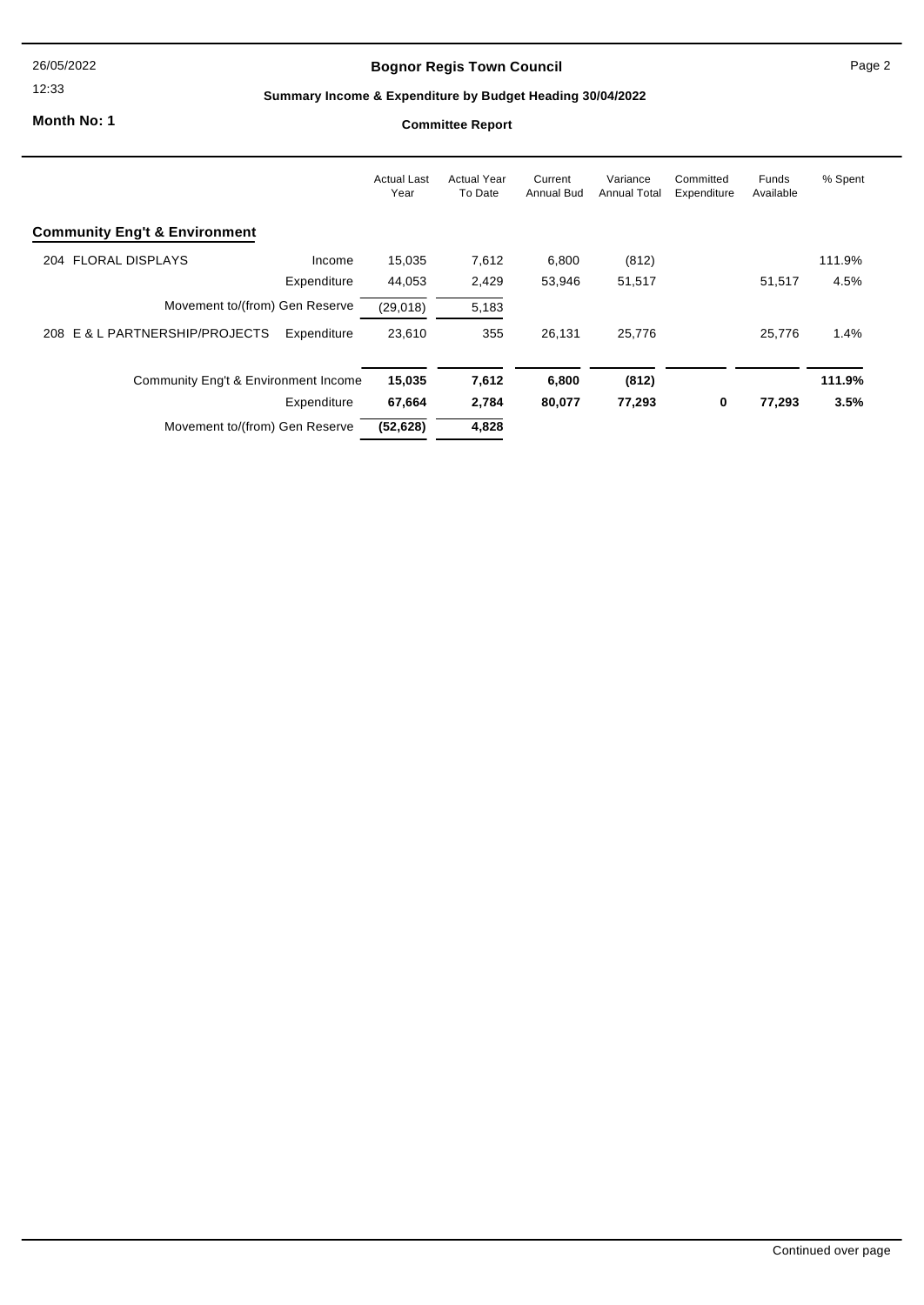12:33

# **Bognor Regis Town Council**

### Page 3

# **Summary Income & Expenditure by Budget Heading 30/04/2022**

**Month No: 1**

|     |                                        |                                    | <b>Actual Last</b><br>Year | <b>Actual Year</b><br>To Date | Current<br><b>Annual Bud</b> | Variance<br><b>Annual Total</b> | Committed<br>Expenditure | Funds<br>Available | % Spent       |
|-----|----------------------------------------|------------------------------------|----------------------------|-------------------------------|------------------------------|---------------------------------|--------------------------|--------------------|---------------|
|     | <b>Events, Promotion &amp; Leisure</b> |                                    |                            |                               |                              |                                 |                          |                    |               |
|     | 202 METEOROLOGICAL                     | Expenditure                        | 7,039                      | 110                           | 6,042                        | 5,932                           |                          | 5,932              | 1.8%          |
| 207 | <b>CHRISTMAS ACTIVITIES</b>            | Expenditure                        | 28,151                     | 27,290                        | 60,238                       | 32,948                          |                          | 32,948             | 45.3%         |
| 301 | <b>EVENTS - GENERAL</b>                | Income<br>Expenditure              | 583<br>24,352              | 855<br>3,169                  | 0<br>23,417                  | (855)<br>20,248                 |                          | 20,248             | 0.0%<br>13.5% |
|     |                                        | Movement to/(from) Gen Reserve     | (23, 770)                  | (2, 314)                      |                              |                                 |                          |                    |               |
|     | 302 EVENTS - BR CARNIVAL               | Expenditure                        | 12                         | 0                             | 0                            | $\Omega$                        |                          | 0                  | 0.0%          |
|     | 305 EVENTS - ROLLER RINK               | Expenditure                        | 44                         | $\mathbf 0$                   | 0                            | $\Omega$                        |                          | 0                  | 0.0%          |
|     | 306 EVENTS - SWITCH ON                 | Income<br>Expenditure              | 0<br>5,572                 | 12,500<br>0                   | 0<br>4,292                   | (12,500)<br>4,292               |                          | 4,292              | 0.0%<br>0.0%  |
|     |                                        | Movement to/(from) Gen Reserve     | (5, 572)                   | 12,500                        |                              |                                 |                          |                    |               |
|     | 402 ALLOTMENTS                         | Income                             | 2,686                      | 1,123                         | 2,100                        | 977                             |                          |                    | 53.5%         |
|     |                                        | Expenditure                        | 4,454                      | 493                           | 3,176                        | 2,683                           |                          | 2,683              | 15.5%         |
|     |                                        | Movement to/(from) Gen Reserve     | (1,768)                    | 630                           |                              |                                 |                          |                    |               |
|     |                                        | Events, Promotion & Leisure Income | 3,269                      | 14,478                        | 2,100                        | (12, 378)                       |                          |                    | 689.4%        |
|     |                                        | Expenditure                        | 69,624                     | 31,061                        | 97,165                       | 66,104                          | 0                        | 66,104             | 32.0%         |
|     |                                        | Movement to/(from) Gen Reserve     | (66, 355)                  | (16, 583)                     |                              |                                 |                          |                    |               |